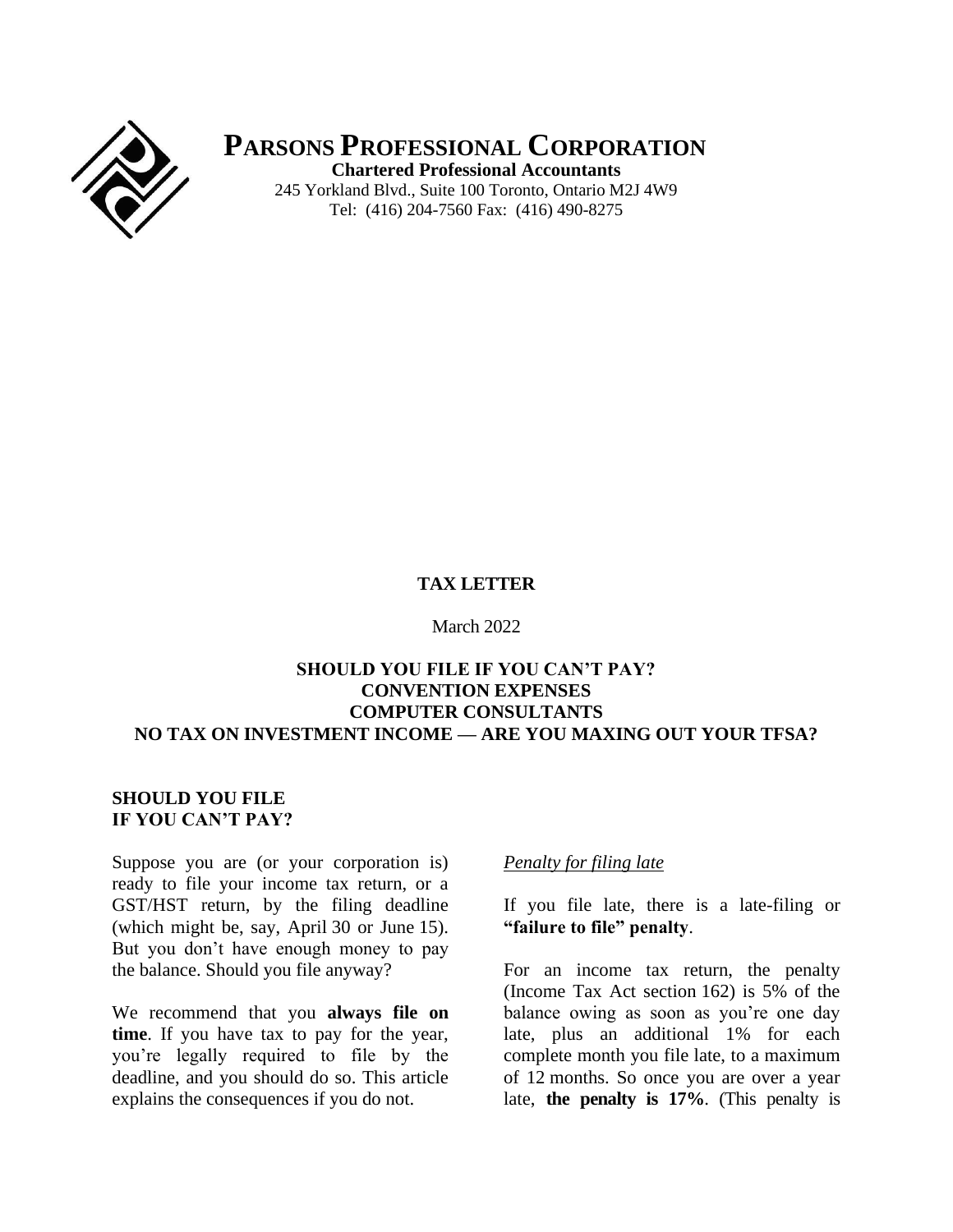doubled if the CRA sends you a demand to file a return, and you fail to file in two out of four consecutive years.)

For a GST/HST return, the penalty (Excise Tax Act section 280.1) is 1% of the balance owing as soon as you're one day late, plus an additional 0.25% for each complete month you file late, to a maximum of 12 months. So if you are over a year late, the penalty is **4%**.

Both of these penalties are **non-deductible**, so they must be paid out of after-tax income.

So filing on time and paying the balance later is better for you, financially.

Of course, if you have a balance owing whether or not you have filed on time **interest** will continue to run on your outstanding balance, compounded daily. The prescribed rate of interest is currently 5% annually for January-March 2022, compounded daily; the rate is adjusted every quarter based on current treasury bill rates. (The same rate applies for both income tax and GST/HST.) A rate of 5% compounded daily is equivalent to an annual rate of about 5.13% over a full year.

*What happens if you file on time and do not pay the balance?*

If you file on time but do not pay, the **latefiling penalty will not apply**. However, CRA Collections will be after you to pay, once 90 days have passed from CRA issuing a Notice of Assessment. Because you've filed, the CRA knows exactly how much to assess you and therefore how much you owe.

For both income tax and GST/HST, one way to slow down the Notice of Assessment, without filing late, is to file your return on paper.

Paper returns are processed much more slowly than those filed electronically. For personal income tax returns, for example, the CRA's official "service standard" is to issue a Notice of Assessment within 2 weeks for electronic returns and 8 weeks for paper returns. (If your T1 return is prepared by a tax preparer, there is a \$25 penalty for filing on paper, for each paper return above 10 per year. The preparer should be able to use the same software they use to file electronically, and print out a return that is then sent to the CRA on paper.)

## *What happens if you don't file?*

If you don't file on time, the CRA will send you notices demanding that you file. If you still don't, the CRA may eventually issue a "notional assessment", where they guess how much you owe based on past years and assess that amount.

The CRA might also send you a formal demand that threatens criminal prosecution if you do not file; or obtain a compliance order from the Federal Court ordering you to file. In that case, not filing would be a criminal offence (contempt of Court, if there is a compliance Order), and you must comply within the deadline, or you will be subject to fines and even jail.

Either way, you'll be subject to the late filing penalty, but collection action won't start until the CRA has issued a Notice of Assessment.

*How soon can the CRA take legal action to forcibly collect tax?*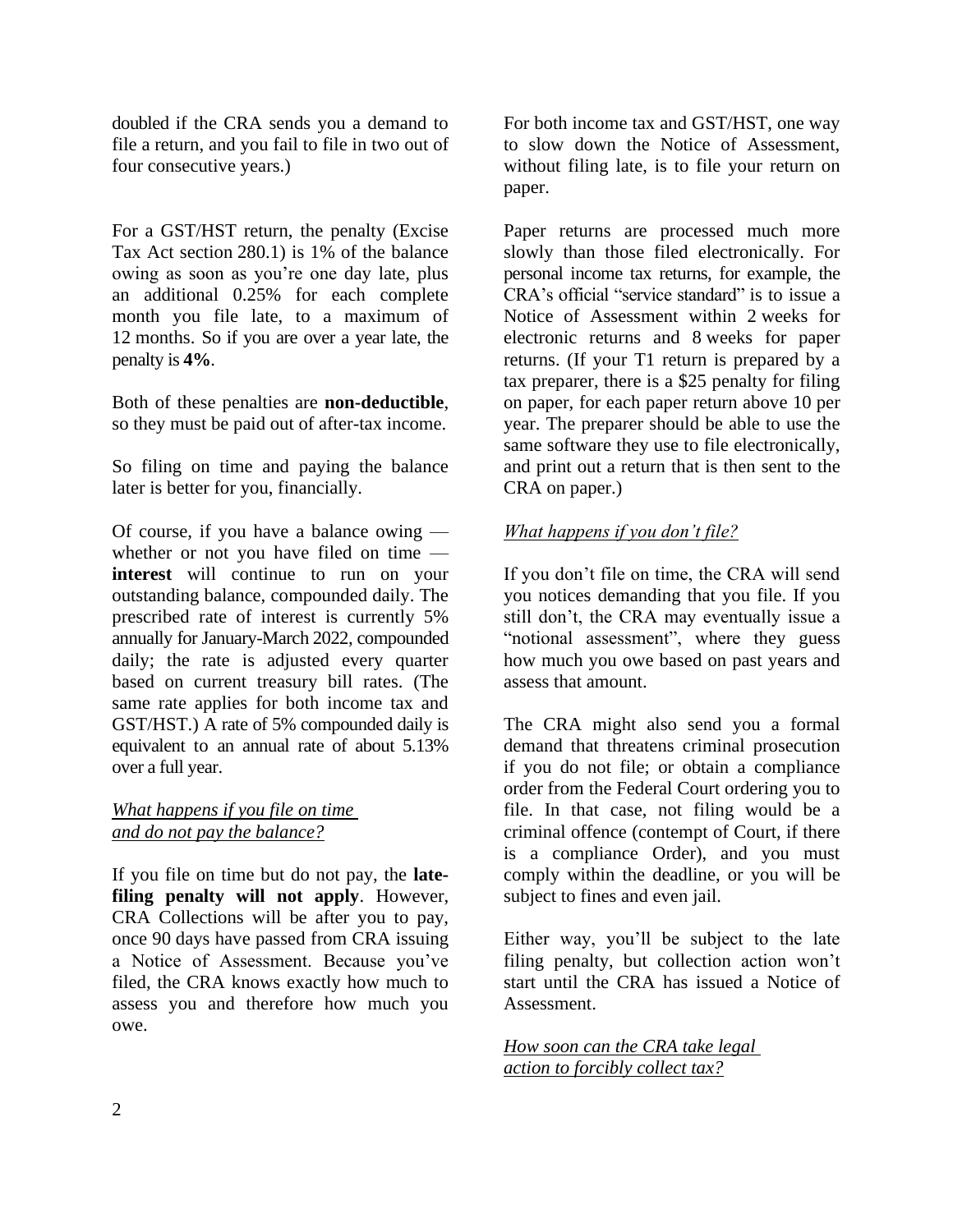For an **income tax** debt, Collections normally cannot take legal action (such as seizing your bank account or sending a Requirement to Pay to your employer to seize wages) until **90 days** have passed from when the Notice of Assessment is issued that establishes your liability. After 90 days, collection enforcement can start, but it will usually be some time before Collections actually takes steps to seize funds from you (depending on the size of the debt and whether the debt is considered to be at risk). Also, if you file a Notice of Objection contesting your assessment — even if the assessment matches what you filed — that stops collection action, although interest will continue to accrue on the unpaid balance. (If you continue this process with an appeal to the Tax Court, collection action is normally still suspended, but the Court can impose a 10% penalty under Income Tax Act section 179.1, and can also award costs to the CRA, which become part of your tax debt (section 222.1).)

However: during the 90-day period or the objection or appeal process, if the CRA believes that **collection is in jeopardy** (because you are dissipating your assets or moving them offshore, or are planning to leave Canada), the CRA can apply to the Federal Court *ex parte* (without notifying you) for a "jeopardy order" (section 225.2) allowing the CRA to take collection action. If the Court grants such an order, the first notification you will get will be when your bank accounts are cleaned out, a lien is placed on your home, and/or Requirements to Pay are sent to employers or anyone who owes you money.

For a **GST/HST** debt, there are **no restrictions on legal action** as soon as a Notice of Assessment is issued. Because amounts of GST/HST collected are trust funds (deemed

held in trust for the federal government), CRA Collections officials are usually quite prompt in insisting on immediate payment, and may take action to seize your bank account or garnish your wages almost immediately after if you are not paying. **CONVENTION EXPENSES**

As we (hopefully) reach the end of COVID-19 lockdowns and restrictions, conventions are starting to be held again.

When are convention expenses deductible?

If you are self-employed, then you may be able to deduct from business income the expenses of attending up to **two conventions** per year.

The rules allowing this deduction are found in subsection 20(10) of the *Income Tax Act*.

#### *Business or professional organization*

One of the conditions for the deduction is that the convention be "**held by a business or professional organization"**.

One "tax advice" company has interpreted this condition as though it read "held by a business or *a* professional organization". The company claimed on its website that a business can hold its own "convention" so as to make all kinds of travel and vacation expenses deductible. This advice is wrong and should not be followed.

#### *Additional conditions*

The following additional conditions apply before expenses can be claimed:

• The convention must be held in the same year as you are claiming the deduction.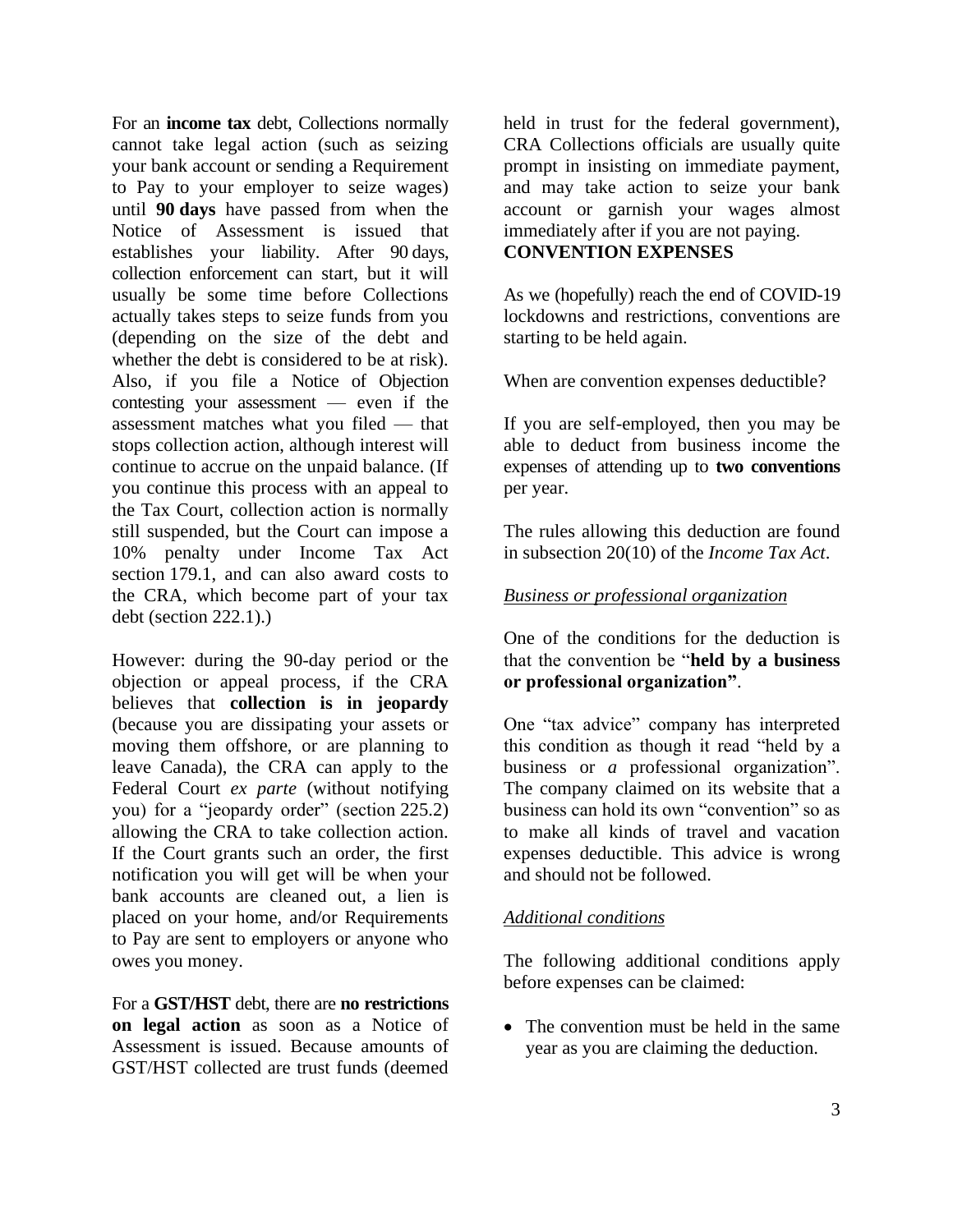- The expenses must be *paid* in the year (not simply be incurred or payable).
- The convention is held by a business or professional organization "at a location that may reasonably be regarded as **consistent with the territorial scope** of that organization". Thus, for example, a convention of the Winnipeg Widget Manufacturers' Association, held in a resort in Mexico, would not qualify.

However, the Canada-U.S. tax treaty provides that a convention held in the U.S. will qualify if it would otherwise qualify if held in Canada.

• You must attend the convention "in connection with" your business or professional practice. However, you do not need to be a member of the organization sponsoring the convention.

### *Deductibility beyond these restrictions*

Subsection 20(10), referred to above, is a *permissive* provision, not a restrictive one. Therefore, if attendance at a convention can be justified as being an expense **for purposes of gaining or producing income**, and **not on account of capital**, it should be deductible anyway without being subject to the restrictions of only two conventions per year and the other conditions above.

The Courts have sometimes held that convention expenses are "on account of capital" (i.e., capital expenses), because their benefits are long-term. This was the ruling of the Exchequer Court of Canada in the 1956 *Griffith* case that led to subsection 20(10) being introduced. This was also the ruling of the Federal Court of Appeal in the 2004 *Shaver* case. In *Shaver*, the taxpayer was an Amway salesman who attended

monthly business seminars. These were held to be "on account of capital" (i.e., not current expenses), and so he was limited to deducting two of these seminars per year. Still, depending on the taxpayer's business and type of convention, the courts may take a broader view in certain cases. If a taxpayer can show the connection between attending annual conventions and earning *current* income as a result of the information and contacts obtained at the convention, the expenses will not necessarily be limited to two conventions per year or restricted to the conditions above.

# *Meals and entertainment*

Only 50% of amounts paid for food, beverages or entertainment qualify as a deduction from business income generally. This rule applies to conventions as well. Where the convention fee entitles you to meals and entertainment without specifying a separate price for them, **\$50 per day** is deemed to be for the meals and entertainment. (This \$50 figure, in Income Tax Act subsection 67.1(3), has not changed since 1987.) Thus, \$25 per day of the convention fee becomes non-deductible.

#### *Employees*

Since the deduction for conventions is from *business* income, employees cannot claim a deduction for such expenses.

If an employer requires an employee to attend a convention, reimbursement by the employer of the employee's expenses of attending will generally not be a **taxable benefit**, except to the extent there is a personal element to the benefit of attending. Even where there is some personal benefit, it may not be taxable: the Tax Court of Canada held in the 1999 *Romeril* case that there was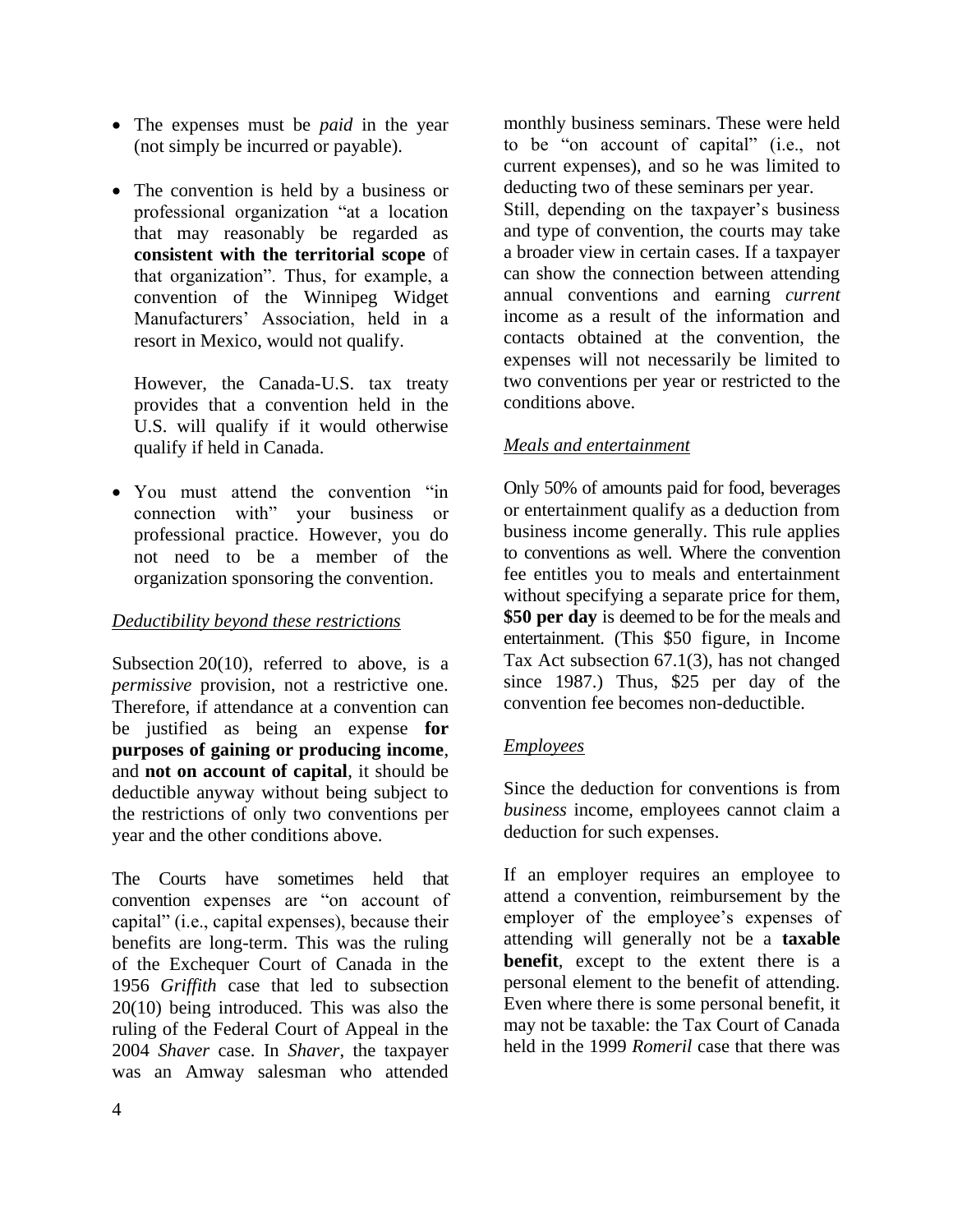no taxable benefit because the main purpose of the trip was for business.

### **COMPUTER CONSULTANTS**

Many individuals in the computer industry work as computer consultants. If you are in this group, are you aware of the various tax issues that affect your work?

Here are some points to keep in mind:

1. If you are an **employee** rather than an independent contractor, you cannot deduct most expenses, and your employer is required to withhold income tax at source, as well as Employment Insurance premiums and Canada Pension Plan (or Quebec Pension Plan) contributions.

If you have incorporated your business but your *relationship with your company's client* is really that of **employee to employer**, your company will be considered to be carrying on a "personal services business" and there will be a very high tax cost.

If you are working entirely for one company or are under the control of one company, you may well be an employee. The dividing line between employee and self-employed is not always clear. The rest of this article will assume that you are an **independent contractor** (selfemployed), and are *not* incorporated.

2. If you are an independent contractor carrying on business, the income you earn is **business income**. No income tax will be withheld at source, but you need to set aside enough money to be able to pay your quarterly instalments (after your first year of carrying on business) as well as your April 30 income tax balance.

- 3. If you are an independent contractor, you can **deduct the expenses** of earning your self-employment income. This can include: office supplies; Internet access; advertising; liability insurance; capital cost allowance (depreciation) on capital assets such as computer equipment and furniture; travel from your home office to a client site; office telephone and cell phone charges; people you hire to work for you on the project; and, in most cases, a portion of your home expenses (such as mortgage interest or rent, insurance, utilities and maintenance) if you have a home office.
- 4. If you are an independent contractor, then your income tax filing deadline is June 15 rather than April 30. However, if you owe a balance at year-end, interest (currently at 5% per year, compounded daily) accrues after **April 30**.
- 5. If you are self-employed as an independent contractor, you are normally not eligible for Employment Insurance (EI) benefits. (However, if you are working through a placement agency, a CRA administrative policy may consider you self-employed for tax purposes but still treated as an employee for EI and CPP deductions.) You can opt into the EI system so as to be eligible for certain benefits such as parental benefits on the birth of a new child. However, once you opt into the system you cannot leave, so you will have to pay EI premiums on your selfemployment income forever.
- 6. Assuming you are self-employed, if your annual gross revenues (i.e., billings for your services) exceed \$30,000 (when combined with any corporations you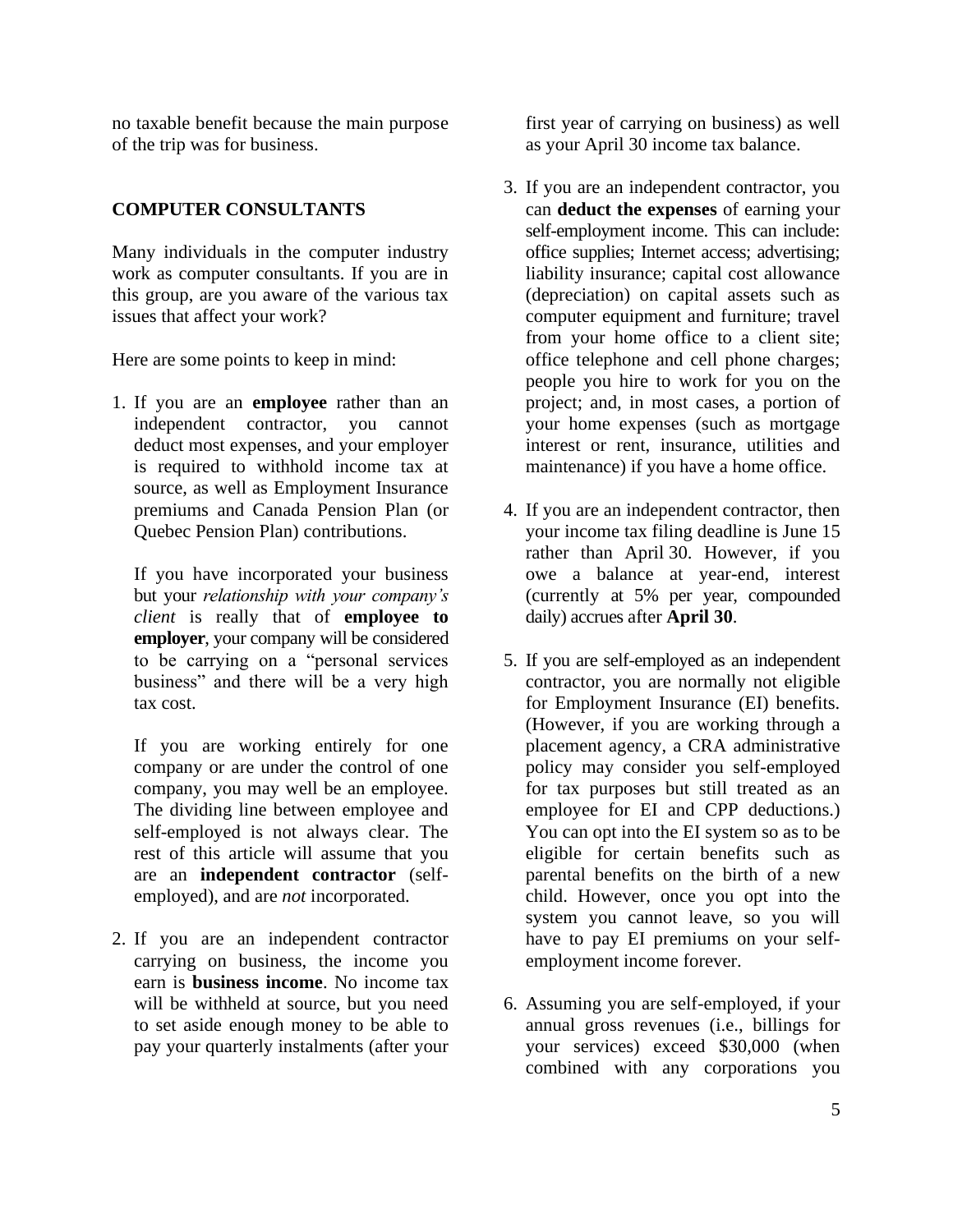control), you must register for **GST/HST** with the CRA and **charge either GST or HST on your services**. The rate you charge (5% GST, or 13% or 15% HST) will normally depend on your **client's address** (there are some exceptions, such as where you provide services for a location-specific event, or for court litigation). Thus, for example, if you are billing a Calgary client you must charge 5% GST, while if you are billing a Toronto client you must charge 13% HST. (The Ontario HST rate is 13%; the four Atlantic provinces are 15%; and the rest of Canada is 5% GST.)

Of course, you must collect and remit to the government the tax that you charge; but you can normally deduct all GST/HST that is charged to you for business expenses, as an "input tax credit" (ITC) on your GST/HST return. You may also be able to choose to use the "Quick Method" whereby you do not claim ITCs but remit less GST/HST than you collected, at a flat rate. (For example, for 5% GST, you may be able to remit 3.6% of your GST-included sales minus \$300 instead of 5% minus ITCs. In Ontario, for 13% HST, you remit 8.8% of your HST-included sales minus \$300.)

If you and your client are both in Quebec, you normally must charge Quebec Sales Tax, which generally follows the same rules as the GST, though unlike HST it must be accounted for separately.

The company that is paying you will usually not mind being charged GST, HST or QST, since they will receive an ITC (full refund) for all the tax that you charge them.

- 7. If you are in a province that has a **retail sales tax** (BC, Saskatchewan or Manitoba), you may have to charge that tax. The details vary by province. These taxes are not recoverable by your clients.
- 8. Once you have been registered for GST/HST for your first year, if you are filing annually then you are required to pay quarterly **instalments** of GST/HST, unless your total GST/HST "net tax" remittance for the year or the previous year (prorated to 365 days if it was a short first year) will be less than \$3,000.
- 9. If you have not been charging and collecting all of the sales taxes you should have, you may want to consider making a "voluntary disclosure", to inform the tax authorities and get penalties waived. You may still be able to collect the tax from your clients, even for work done years ago, so that you can remit the tax to the government. The availability and details of voluntary disclosures vary between the federal authority (CRA) and the various provincial authorities that administer provincial sales taxes.

#### **NO TAX ON INVESTMENT INCOME — ARE YOU MAXING OUT YOUR TFSA?**

The **Tax-Free Savings Account (TFSA)** is an extraordinarily generous tax break, with very little planning or action required for you to benefit from its largesse.

TFSAs have now been around for over 13 years. One can easily lose track of the available contribution room, as the maximum that can be contributed has changed over the years.